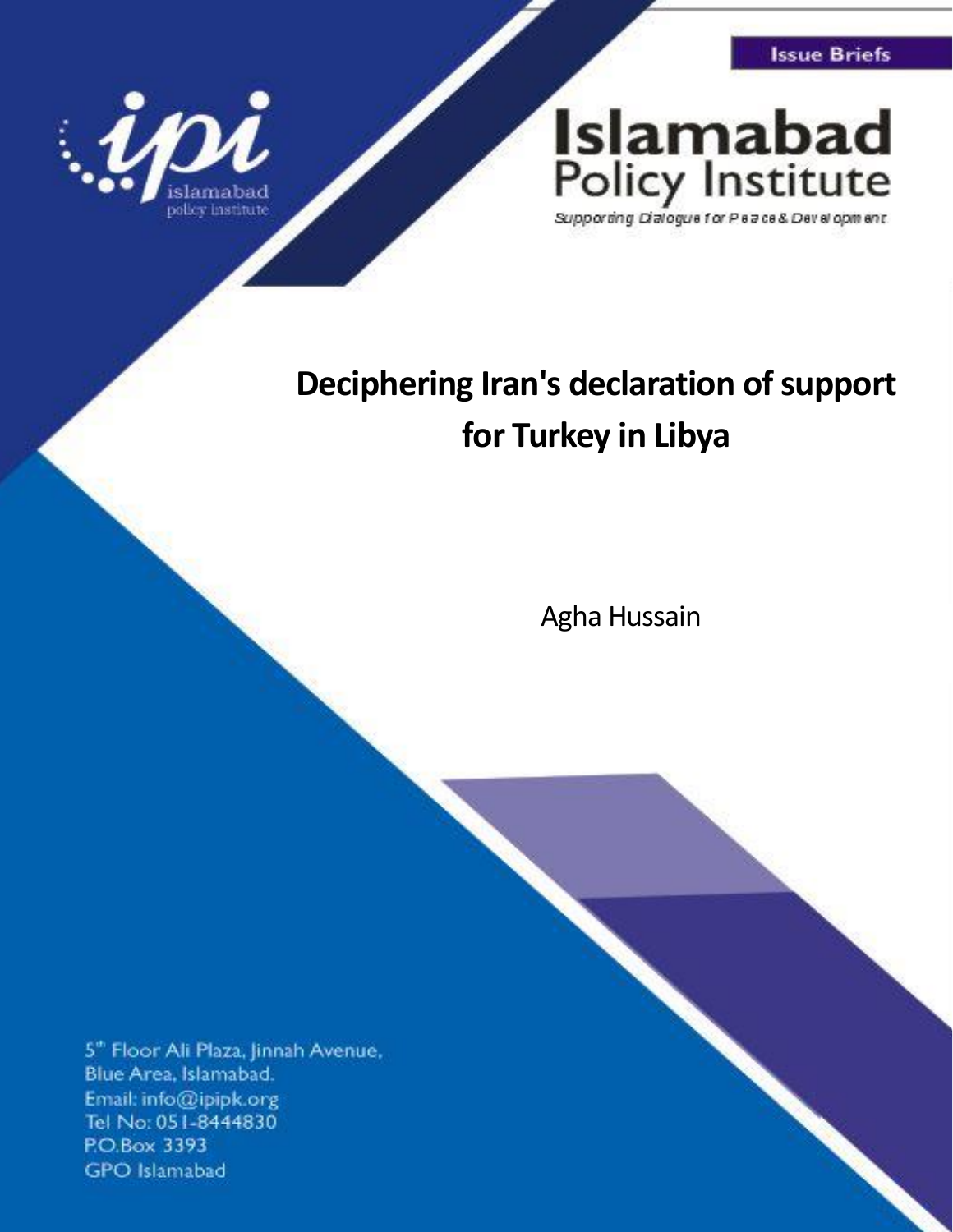

# **Deciphering Iran's declaration of support for Turkey in Libya**

**AGHA HUSSAIN**

**28 June 2020**

**Islamabad Policy Institute, Pakistan**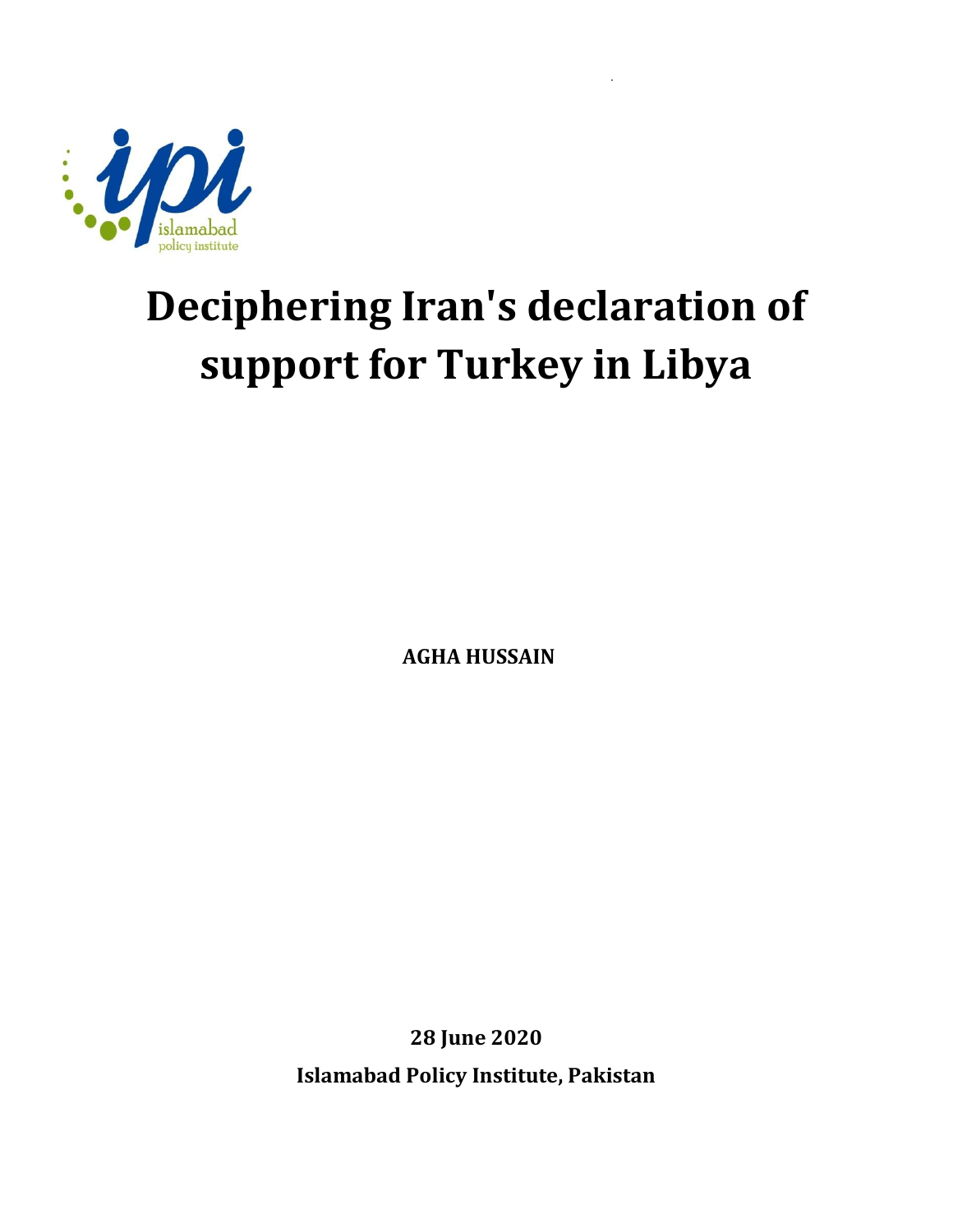### **Deciphering Iran's declaration of support for Turkey in Libya**

#### *By Agha Hussain\**

Iran's recent [statement of support](https://www.middleeastmonitor.com/20200617-iran-fm-voices-support-for-turkey-backed-libya-government/) to the Turkish-backed Libyan Government of National Accord (GNA) may come as a surprise to many. The two's geopolitical divergences have always often been stark, making Iran's choice to now adopt a clear position on Libya – a country it has little involvement or prior interests of its own – which constitutes a pro-Turkish initiative a very prominent development.

In numerous ways, it marks Iran recognizing cooperation with Turkey in Libya as a possible springboard toward opening a new front against its major rival states in previously unchartered areas – and reminding Turkey of the importance of Iranian interests in Syria.

#### **Challenging Israel in Africa**

Iran's Middle East foreign policy has been tailored around countering Israel. Naturally, this has led to Iranian investment in arming Palestinian resistance groups in Gaza and the much more powerful Hezbollah in Lebanon to Israel's north, successfully preventing Israel's expansion attempts in these areas. Syria to Israel's west has been a conduit and base for this Iranian strategy and despite the turmoil in Syria Iran's presence there is yet strong.

Africa is another geographical zone of major economic, military and strategic interest to Israel where Iran currently lacks the means to truly pursue the Zionist state.

The progression into the public realm of Israel's ties with Gulf Arab states (GCC) has reinvigorated a [much older](https://www.foreignpolicyjournal.com/2015/07/07/israels-courtship-of-african-countries-an-emotional-thing/) Israeli quest for diplomatic acceptance in and access to the markets of Africa. With Saudi Arabia and the UAE acting as [advocates and middlemen for Israel](https://www.aa.com.tr/en/analysis/analysis-israel-adopts-new-africa-policy-through-uae/1739789) to what are usually authoritarian African leaders to restore or establish diplomatic ties with Israel, the Zionist state is progressing visibly on this front.

This initiative also dovetails and overlaps with Israel's goal for acceptance in the Muslim world, also facilitated by the GCC. Overall, this diplomatic 'expansion' into Africa has been proudly owned as a feather in his cap by Israeli Prime Minister Benjamin Netanyahu, himself the point-man for Israel-GCC ties -, in line with his slogan "Israel is coming back to Africa and Africa is coming back to Israel."

The most vital African state shaping the outcome of Israel's quest for acceptance in Africa is also arguably the same one which sparked Israel's currently-accelerated scramble for Africa in the first place: Libya.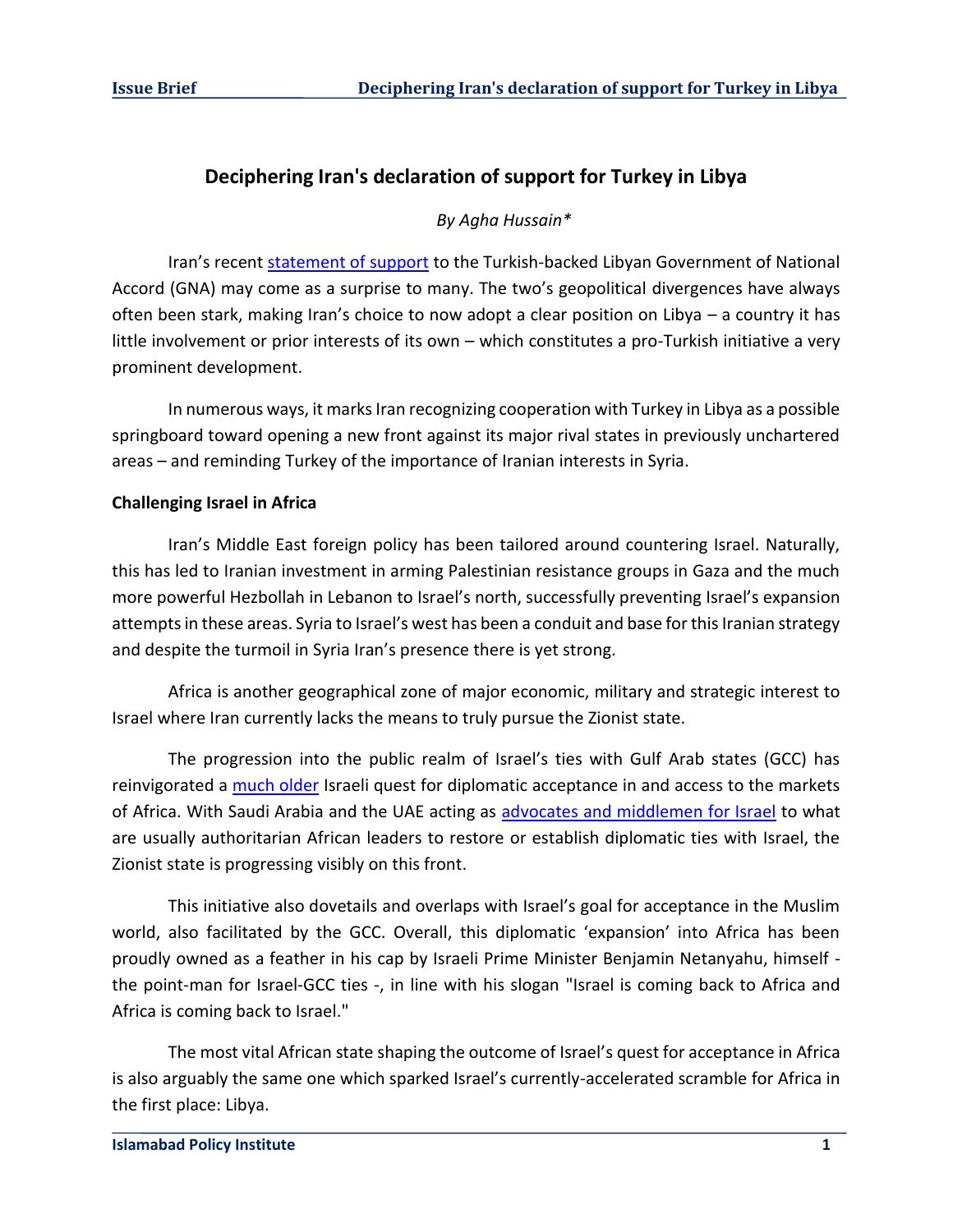#### **Issue Brief Deciphering Iran's declaration of support for Turkey in Libya**

When Libyan President Muammar Gaddafi was toppled by NATO-supported insurgents in 2011, a [major obstacle to Israel's Africa ambitions](https://www.middleeastmonitor.com/20181220-what-stopped-chads-idriss-deby-from-visiting-israel-before-now/) was removed. Gaddafi since taking power in 1969 had bestowed Libyan financial investment and development assistance upon African states to reward opposition to Israel. With his abrupt demise, his extensive plans for intra-African economic integration, free trade and mutual security went up in flames and Africa was left open and susceptible to ['charm offensives'](https://www.aljazeera.com/indepth/opinion/israel-scramble-africa-selling-water-weapons-lies-190722184120192.html) by Israel.

Today, however, the ongoing war for Libya's future is not only subject to active Israeli participation through backing its preferred faction, but also providing Iran a unique opportunity to begin developing a counter-Israel strategy in Africa.

Opposing the Turkish-backed GNA in Tripoli is the warlord General Khalifa Haftar. Haftar's 'Libyan National Army' (LNA) is supported by Israel, which supplies it weapons flown to it [via the](https://www.libyaobserver.ly/news/uae-gives-haftar-israeli-air-defense-system)  [UAE](https://www.libyaobserver.ly/news/uae-gives-haftar-israeli-air-defense-system) after crossing [Israel and aligned Arab states](https://news.antiwar.com/2019/05/28/libyas-hafter-got-influx-of-secret-cargo-deliveries-at-start-of-tripoli-offensive/) Egypt and Jordan.



Helping the GNA counter Haftar is consistent with Iran's thus far Levant-centric policy of containing Israeli expansion. Moreover, the urgency of preventing a Haftar victory in Libya to block Israel's advance through Africa is greater now for Iran as of Israel's recent success in achieving diplomatic normalization - and the groundwork for strategic ties - with Libya's large southern neighbours [Sudan](https://www.trtworld.com/africa/the-backstory-of-the-sudan-israel-rapprochement-33488) and [Chad.](https://www.reuters.com/article/us-chad-israel-rapprochement/israel-and-chad-revive-diplomatic-relations-call-for-closer-security-ties-idUSKCN1PE0OQ)

Haftar-controlled territory thus now bears the luxury of three states within the Israeli-GCC orbit bordering it, with Egypt the most important to date. A Haftar-ruled Libya would form a pro-Israeli Libya-Egypt-Sudan-Chad acting in powerful unison to persuade or coerce African states yet opposed to Israel to normalize relations with it.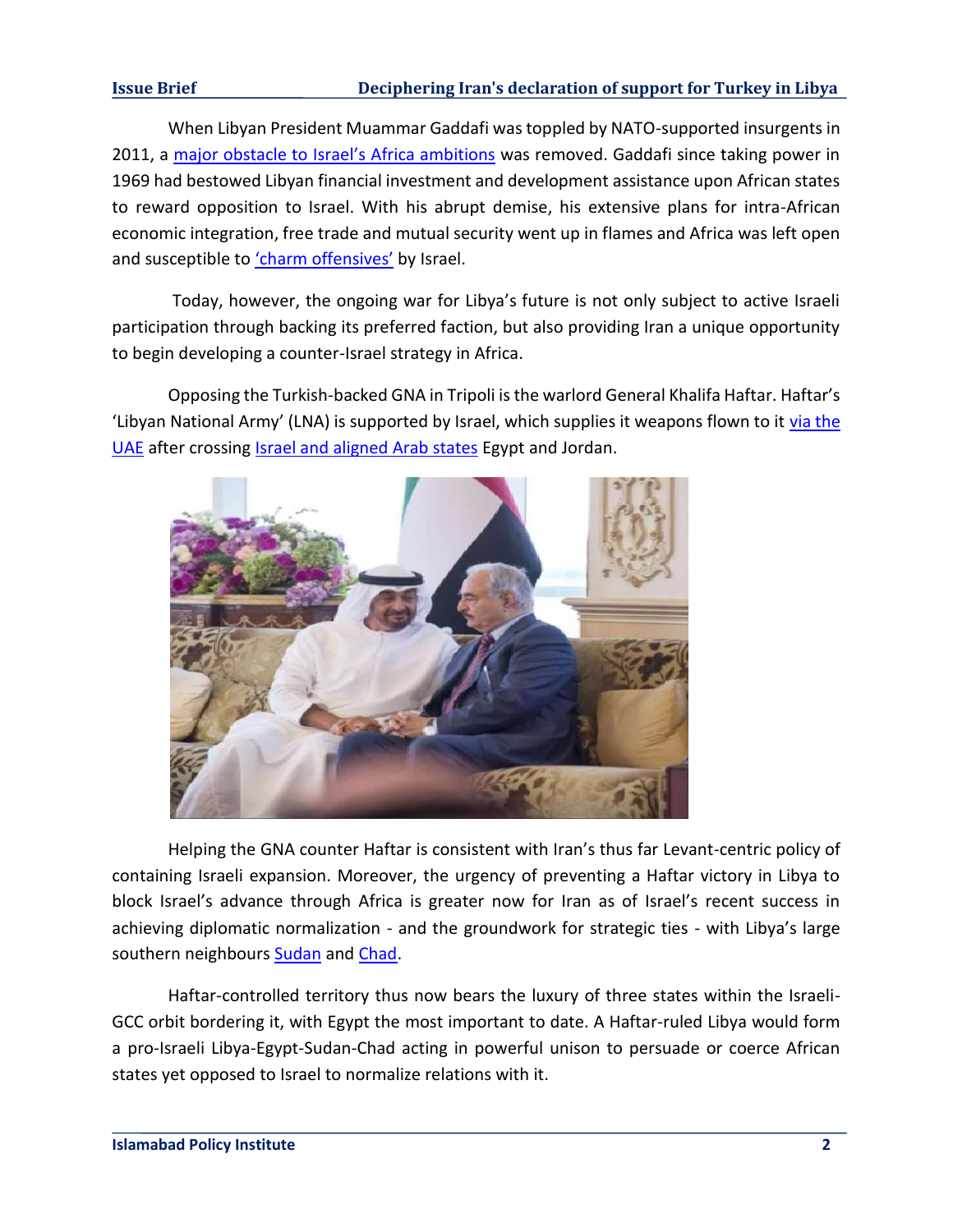

Preventing this scenario makes Iranian entry into the uncharted territory of the Libyan crisis for opposing the Israeli-favoured Haftar a prudent move.

### **A warning and an olive branch: Inducing Turkish compromise with Iran's allies in Syria**

In Syria, recent escalation between Turkey and the Syrian Arab Army (SAA) over control of the Idlib governorate was grave enough to merit a strong reaction from Iran. As the clashes worsened in February and March and Turkey also came to blows with Hezbollah, Iran took the occasion to issue an *unprecedented warning* to Ankara on 1st March of potential direct Iran-Turkey clashes via the previously-unknown Iranian 'advisory centre in northern Syria'.

Fortunately for Iran, however, the progression of the Ankara-Damascus clash soon created a situation which enhanced Turkey's susceptibility to a manner of 'carrot and stick' approach by Iran pushing it toward compromise with Damascus in Idlib. Moreover, support for Turkey's Libya policy as of the escalation in Idlib becomes a prime venue for implementing the 'carrot' part of this approach.

It was Turkey's [abrupt volte-face](https://english.enabbaladi.net/archives/2020/02/erdogan-says-astana-peace-talks-are-dead/) from previously [positively-progressing](https://www.al-monitor.com/pulse/originals/2020/01/turkey-syria-russia-fidan-mamlouk-meeting-normalization.html) diplomacy with Damascus mediated by Russia, which led to the escalation in Idlib. Thus, Turkey, as per Iran's perspective, had made the choice to not allow its issues with Damascus to be peacefully resolved – a development which would make it easier for the Syrians to focus on the western front against Israel.

The fighting in Idlib, however, did not go well for Turkey. By the time President Tayyib Erdogan managed to secure a ceasefire deal with his Russian counterpart Vladimir Putin following a visit to Moscow on 5<sup>th</sup> March, Turkey had lost ground in Idlib to the Syrian Arab Army (SAA). Russia was far less generous in terms of protecting Turkey's presence in Idlib than it had proven when Putin and Erdogan first inked a deal extending Turkey's stay in Idlib with the September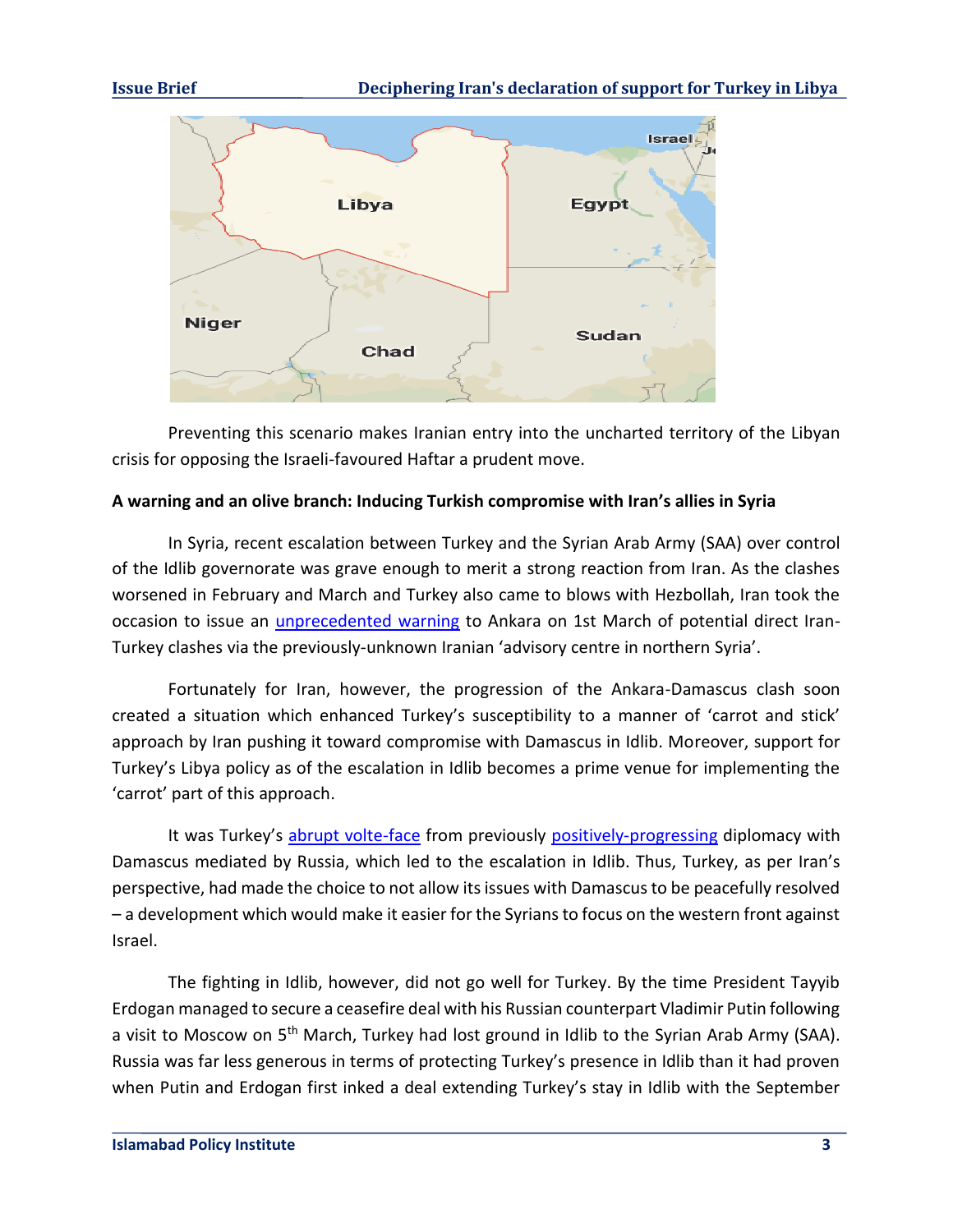2018 Sochi Agreement, disregarding the fate of [Turkish troops stranded behind SAA lines](https://warontherocks.com/2020/04/leak-reveals-jihadists-weakening-grip-in-syrias-idlib/) at the time of ceasefire and acknowledging the SAA's gains.

Turkey received no practical support from the US and thus appeared highly isolated. Putin had rejected Erdogan's request to visit Turkey for the quick ceasefire and compelled him to come to Moscow, [emphasizing Turkey's weak bargaining position.](https://www.al-monitor.com/pulse/originals/2020/03/turkey-russia-syria-idlib-deal-erdogan-accepts-regimes-gains.html) Indeed, Erdogan had sought Russia's mediation knowing it was deference to Putin and not Turkish military might that would stop the SAA's advance.

Amidst the unprecedented coldness from Russia and lack of tangible US or NATO support, the Iranian advisory centre's warning to Turkey carried more weight. However, as Turkey edged dangerously toward strategic and diplomatic isolation in Syria, the scope for an olive branch to Ankara from the state most irritated with **[Erdogan's Idlib misadventure](https://www.mintpressnews.com/erdogans-idlib-misadventure-reality-checks-hard-lessons-turkey/266275/) to make a serious** impression on Turkish policymakers rose considerably.

By initiating a pro-Turkish Libya policy at this juncture, Iran showed Turkey its capacity and will to back it in a tough situation despite recent tensions over Idlib. Concurrently, the case for meaningful investment in closer ties with Iran would strengthen in Ankara and temper the dominant NATO or Israel-leaning actors sceptical toward Iran. Reciprocity for Iran's Libya olive branch would become seen as prudent for Turkish interests.

This reciprocity, as Iran has made fairly obvious, would take the shape of compromise with Damascus and Turkey's exit from Idlib. Sustaining support by Iran for Turkey's GNA client government in Libya is a gain larger than any loss Turkey would incur by withdrawing from Idlib. In fact, given the liability Idlib has proven to be, 'trading' it for continued Iranian backing in Libya would be a fair deal for Turkey.

Overall, Iran's Libya olive branch stands its ground as a well-thought out overture which may yield significant returns for itself in Syria and Turkey in Syria and Libya.

### **Keeping Turkey's 'pro-US' and 'pro-Israeli' camp at bay**

In Turkey, keeping ties with Iran cold has often been seen as necessary collateral damage by the dominant in Turkey's halls of power who favour the US and Israel. Whatever room Islamists or the more powerful Eurasianists in Turkey have afforded to Iran has tended to be overshadowed by pro-US, pro-Israeli-induced cold shouldering of Tehran.

One recalls the outrage of Turkey's pro-US and pro-Israeli secularist military in the 1990s at religiously-inclined Prime Minister Necmettin Erbakan's [August 1996 deal with Iran](https://www.latimes.com/archives/la-xpm-1996-08-11-mn-33379-story.html) for gas sales to Turkey via a pipeline. The military forced Erbakan to step down a year later and ensured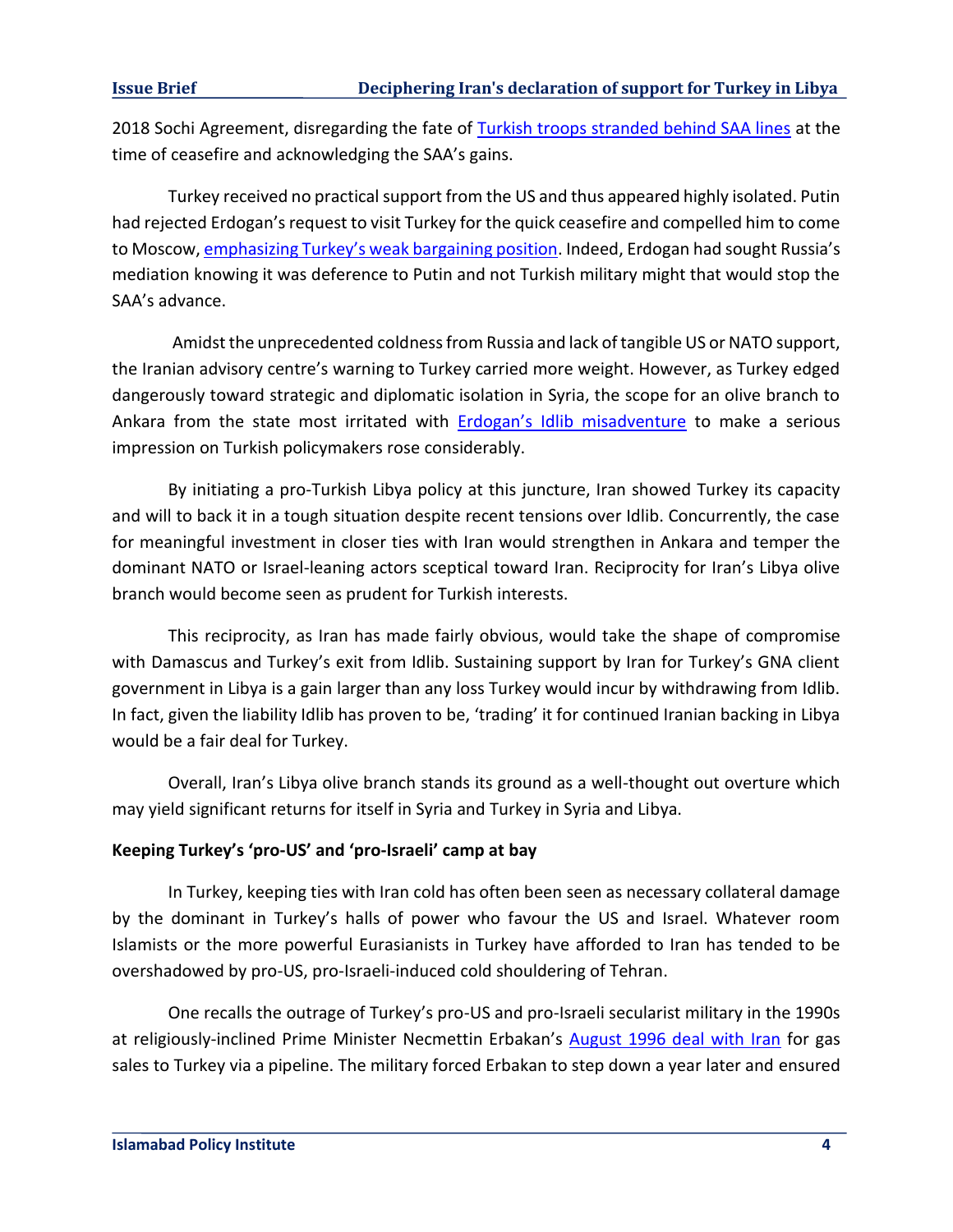Turkey's part of the pipeline was not built – even though Turkey still had to pay for whatever gas was being sent by Iran and burning off into the open air.

Iran could not for the foreseeable future change this tendency in Turkey or downsize the pro-US, pro-Israel slant of its 'establishment'. However, similar to its utility in the case of the Idlib conflict in Syria, Iran's pro-Turkish Libya initiative possesses certain shrewdness if placed in the context of keeping at bay such anti-Iranian interventions by the Turkish establishment as was seen with the backlash against Erbakan in the 90s.

This is because Turkey's Libya intervention [is fully supported](https://www.al-monitor.com/pulse/originals/2019/12/turkey-is-libya-becoming-ankaras-second-syria.html) by all its power brokers and is not subject to polarization between 'secularists versus Islamists' or 'pro-West versus pro-Eurasianists' divides.

Turkey's Libya intervention is motivated by geo-economics and derives from Turkey's long-time goal to be th[e dominant transit hub](https://www.wrmea.org/007-november/pipeline-pipeline-whos-got-the-pipeline-turkeys-quest-for-energy-significance.html) for energy supplies to Europe. Turkey needs Libyan ally for this stratagem due to an initiative launched by Turkish rivals in the Mediterranean region in 2018 to build a gas pipeline from newly-discovered gas fields utilized by Israel to Europe via Cyprus and Greece – while cutting Turkey out entirely.

Thus, Turkey signed a [memorandum of understanding with the GNA](https://www.middleeasteye.net/news/turkey-libya-sign-maritime-deal-counter-greek-drillings) in November 2019 demarcating a maritime boundary between their exclusive economic zones. It overlaps with the rival pipeline's route, raising the stakes vis a vis Turkish opposition to the project by essentially declaring the project a violation of Turkey's sovereignty.

Thus, since the Libyan intervention is not a specifically Islamist or anti-US, anti-Israeli Turkish foreign policy venture, the pro-US and pro-Israeli establishment cannot portray Iran's supportive stance as a nefarious attempt to prop up Iran-sympathizers in Turkey.

That bloc, therefore, will have trouble in pressurizing Erdogan to scuttle the brewing entente with Iran in Libya the way it scuttled the 1996 gas deal in the Erbakan era. Moreover, that this 'protection' Iran's Libya initiative provides against the Turkish establishment still stands despite the reality that Iran's Libya policy is part of its counter-Israeli geostrategy lends it additional bonus for Tehran.

#### **Pragmatism, subtlety and new geopolitical horizons**

Iran's entry into the Libyan crisis is a significant new chapter in its geopolitical journey since the Islamic Revolution in 1979. It provides new impetus to initiatives which otherwise found little hope of progress, such as creating room for pro-Iranian advocates within Turkey's policymaking circles, promoting Turkish compromise toward Iran's Syrian allies and enabling Iran to challenge Israel's African ambitions.